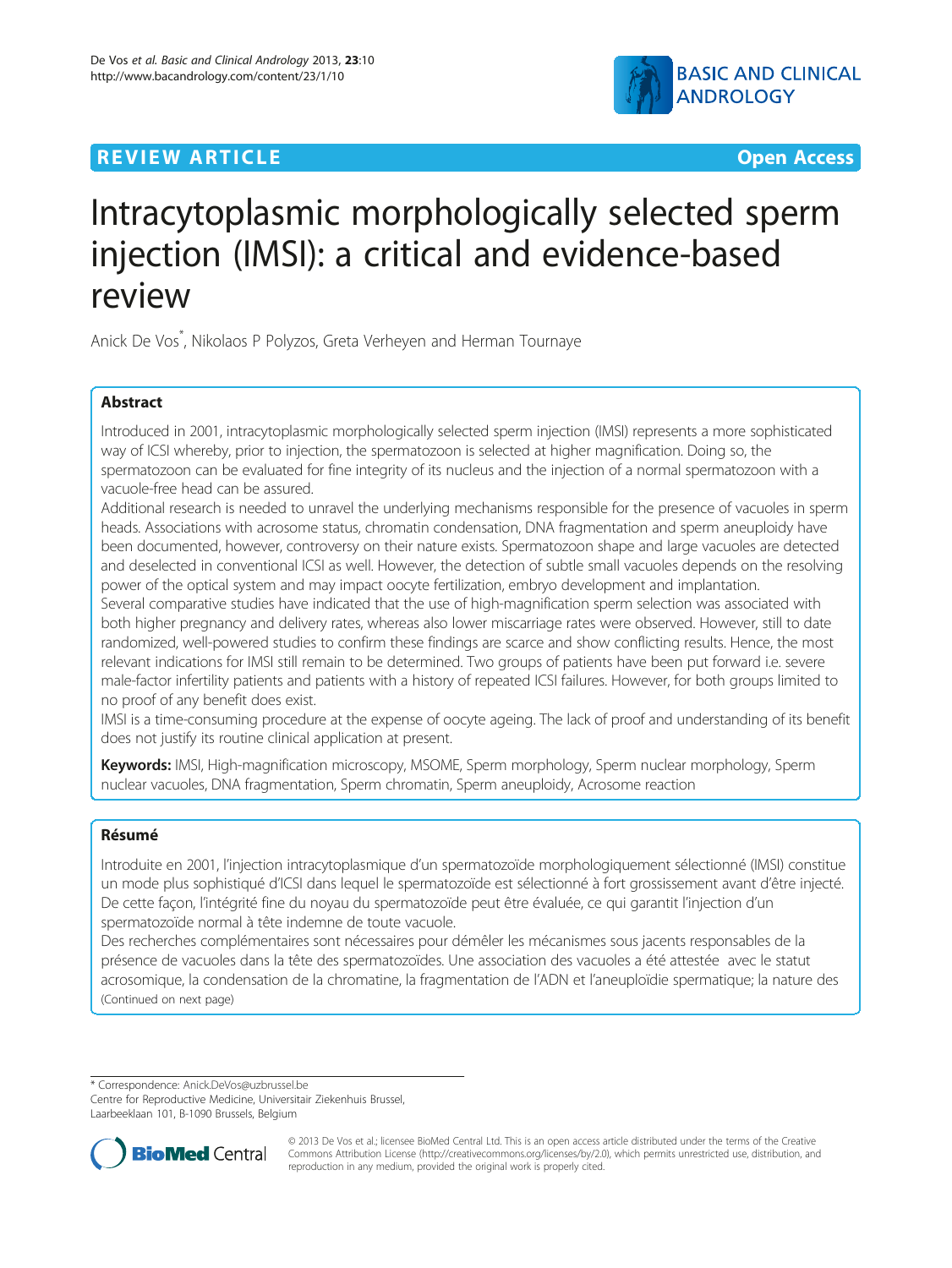#### (Continued from previous page)

vacuoles reste, toutefois, un sujet de controverses. La forme du spermatozoïde et les larges vacuoles sont aussi détectées et écartées au cours de l'ICSI conventionnel. Cependant, la détection de très petites vacuoles dépend du pouvoir de résolution du système optique, et peut avoir un effet sur la fécondation de l'ovocyte, le développement de l'embryon et son implantation.

Plusieurs études comparatives ont montré que l'utilisation d'un fort grossissement pour la sélection des spermatozoïdes était associée à des taux plus élevés à la fois de grossesse et d'accouchement, ainsi qu'à des taux moindres de fausse couche. Cependant, les études randomisées et de puissance suffisante sont à ce jour peu nombreuses et apportent des résultats contradictoires. Les indications les plus pertinentes de l'IMSI sont donc encore à établir. Deux groupes de patients (couples) ont été proposés, à savoir ceux qui présentent un facteur masculin d'infécondité sévère et ceux qui ont un antécédent d'échecs répétés d'ICSI. Il n'existe toutefois que peu ou pas de preuves d'un quelconque bénéfice pour chacun de ces deux groupes.

L'IMSI est une procédure chronophage aux dépens du vieillissement de l'ovocyte. L'absence de preuve et de compréhension de ses avantages ne justifie pas actuellement son utilisation dans la pratique courante.

Mots-clés: IMSI, Microscopie à fort grossissement, MSOME, Morphologie des spermatozoïdes, Morphologie du noyau du spermatozoïde, Vacuoles nucléaires spermatique, fragmentation de l'ADN, chromatine spermatique, aneuploïdie des spermatozoïdes, réaction acrosomique

## Introduction

Since its introduction in 1992 [\[1](#page-6-0)], ICSI is now worldwide used to alleviate male-factor infertility. Whenever possible, ICSI is performed using morphologically well-shaped spermatozoa selected within the limits of the conventional ICSI inverted microscope magnification of x400. However, it became evident that the morphology of the individual spermatozoon used for microinjection into the oocyte is associated to both fertilization and pregnancy outcome [[2](#page-6-0)]. In 2001, Bartoov and colleagues introduced the motilesperm organelle morphology examination (MSOME). At high magnification the fine nuclear morphology of motile spermatozoa was examined in real time [[3\]](#page-6-0). For this purpose, the inverted light microscope is equipped with high-power differential interference contrast (DIC) optics, resulting in an optical magnification x1500. Further enhancement by digital imaging allows achieving a total magnification of up to x6600. This magnification allows to identify a spermatozoon with a normal nucleus, defined by an oval shape with a smooth configuration and a normal nuclear content (with less than 4% of the nucleus occupied by vacuoles) [\[3](#page-6-0)]. Initially, MSOME assessed six sperm organelles (acrosome, postacrosomal lamina, nucleus, neck, tail and mitochondria). However, among the six organelles, the sperm nucleus appeared to be the most important in influencing ICSI outcome [\[4\]](#page-6-0). Several publications, mainly from the same group, reported that the selection of spermatozoa with normal nuclear shapes at high magnification was associated with higher pregnancy rates in couples with a history of repeated conventional ICSI failures [[5-8\]](#page-6-0).

Additional to nuclear normalcy in terms of shape and size, the impact of nuclear vacuoles in the head of spermatozoa on pregnancy outcome was analysed too [[9](#page-6-0)], showing that microinjection of vacuolated sperm reduced the pregnancy rate and was associated with a higher risk for early abortion. Vacuoles may appear in various numbers and sizes. Small and large vacuoles are well defined presenting a borderline diameter of  $0.78 \pm 0.18$  µm from the front view or larger by 1 SD in length or width [\[9](#page-6-0)]. A spermatozoon with a normal nuclear content is defined as having less than 4% of the nucleus occupied by vacuoles. Based on this criterion, Vanderzwalmen et al. [\[10\]](#page-6-0) established a well-adopted grading system, distinguishing four groups of spermatozoa according to the presence or size of vacuoles [\[10\]](#page-6-0). Blastocyst formation was clearly affected when spermatozoa with more than two small vacuoles or at least one large vacuole, with or without additional abnormal head shapes or other abnormalities, were used for microinjection. However, the presence of maximum two small vacuoles in the sperm head did not influence blastocyst development.

The strong need for randomized controlled trials, in order to confirm or refute the initial promising data obtained with IMSI, has so far resulted in a limited number of four studies [[11-14](#page-6-0)]. Based on these studies, the most relevant indications for IMSI are still unclear. It would be clinically relevant to describe the prevalence of vacuoles within semen samples of a given ICSI population and to know their specific impact on oocyte fertilization, embryo development and implantation. Efforts have been made to determine the origin of these vacuoles and to better describe their structure and their location within the sperm head. The presence of large vacuoles in the sperm head has been associated with acrosome status, chromatin condensation, DNA fragmentation and sperm aneuploidy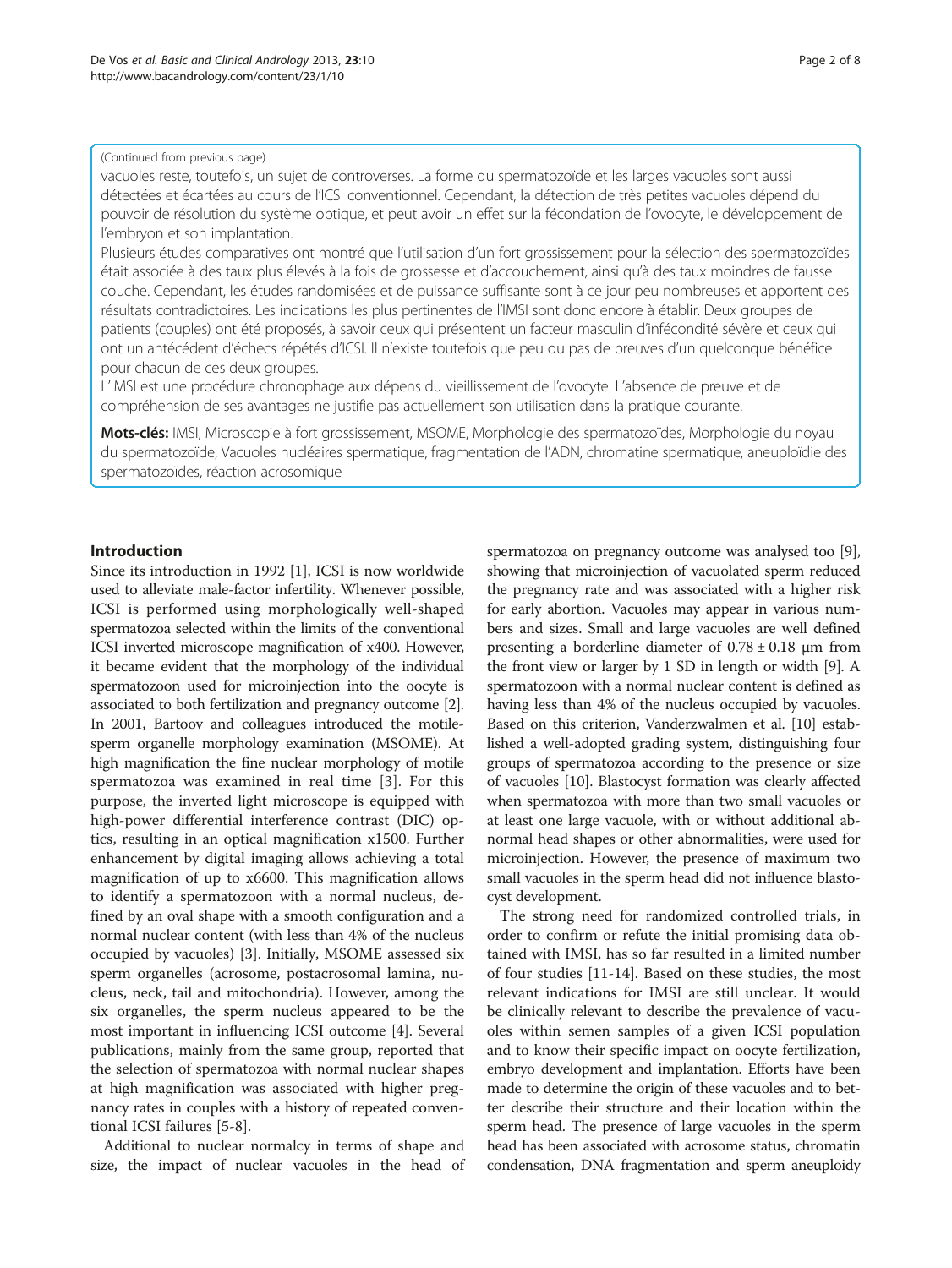<span id="page-2-0"></span>but these reports remain contradictory. The nature and the impact of small vacuoles is less understood. IMSI seems to be a time-consuming procedure, depending on the degree of sperm morphology impairment and the number of oocytes to be injected. The cut-off for the fine morphology of the individual spermatozoon to be selected or deselected by the procedure remains unclear.

#### Prevalence of nuclear vacuoles

Vacuoles in human sperm cells appear in various numbers and sizes, both in abnormal-shaped spermatozoa as well as in normal-shaped spermatozoa. About the prevalence of vacuoles within a given sperm sample and within a given ART population, some controversy exists. Earlier studies on IMSI did not report these frequencies, with one exception reporting 33-35% spermatozoa with a vacuolated nucleus [[13](#page-6-0)]. We observed a similar frequency (27.5% grade II and III spermatozoa) within an unselected ART population [[15\]](#page-6-0). However, the majority of spermatozoa showed an amorphous head shape (54.4%). These are easily recognizable and deselected in conventional ICSI as well. The prevalence of normal spermatozoa without any vacuoles was 18% (observation at x1500 without immersion oil, as practical consideration for consecutive microinjection). In contrast, other publications reported lower percentages of normal spermatozoa without vacuoles (1.5-1.8%) [[16](#page-6-0)-[18](#page-6-0)]. The latter observations were made using immersion oil and thus yielding a higher resolution. The total calculated magnification used in these studies was 8400x (total magnification: objective magnification = 100x, magnification selector = 1.0x, video coupler magnifi $cation = 1.0x$ , calculated video magnification = 84.50x).

When selecting spermatozoa using conventional 400x ICSI Wilding et al. [\[14](#page-6-0)] reported that 12.1% of them showed multiple vacuoles, while 20.8% showed vacuoles over 4% of the area when assessed at high magnification under immersion oil. Thus, about one in three spermatozoa selected with ICSI would have been deselected by IMSI. Vanderzwalmen et al. [\[10](#page-6-0)] showed a similar lower success rate with ICSI in capturing grade I and II spermatozoa as compared to IMSI selection.

The prevalence of vacuoles should be estimated in normal-shaped spermatozoa. Vacuoles were observed in >90% of normally shaped spermatozoa from patient  $(n = 17)$  and donor  $(n = 3)$  ejaculates [[19](#page-6-0)]. Normally shaped sperm cells without vacuoles or with large vacuoles were very rare in both patient (2.6 and 4.6%, respectively) and fertile donor samples (0.0 and 4.2%, respectively) [\[19](#page-6-0)]. In contrast, the prevalence of small vacuoles found in normally shaped spermatozoa was extremely high (92.8% in patients and 95.8% in fertile donors) [[19](#page-6-0)]. Similar high frequencies of vacuoles of various sizes in ejaculated sperm samples were observed both by Tanaka et al. (97.4%) [\[20](#page-6-0)] and by Perdrix et al. (98-99%) [\[21](#page-6-0)]. Vacuoles were mainly located in the tip or middle area of the sperm heads [\[19](#page-6-0)]. A similar anterior and median location was observed for large vacuoles in teratozoospermic patients [\[22](#page-6-0)]. A higher prevalence of large vacuoles (38%) was observed in this specific patient population [[22](#page-6-0)].

Regarding their significance in terms of oocyte fertilization and further embryo development, a sibling oocyte study showed a lower fertilization rate with grade II spermatozoa (normal-shaped, containing no more than 2 small vacuoles, 67.4%) than with grade I spermatozoa (normal-shaped, without vacuoles, 78.9%) [\[15](#page-6-0)]. However,

| <b>References</b>      | <b>Patients</b> | Sperm cells | <b>Vacuoles</b>       | Altered/abnormal<br>chromatin packaging | <b>DNA</b> fragmentation        | Aneuploidy |
|------------------------|-----------------|-------------|-----------------------|-----------------------------------------|---------------------------------|------------|
| Boitrelle et al., [23] | 15              | 450         | $\geq$ 25% head area  | $^{+}$                                  | $=$                             | $=$        |
| Perdrix et al., [22]   | 20              |             | >13% head area        | $^{+}$                                  | Higher in native<br>spermatozoa | $^{+}$     |
| Garolla et al., [26]   | 20              | 200         | LNV                   | $^{+}$                                  | <b>NA</b>                       | $^{+}$     |
| Franco et al., [27]    | 66              | 1351        | $\geq$ 50% head area  | $^{+}$                                  | <b>NA</b>                       | <b>NA</b>  |
| Cassuto et al., [28]   | 26              | 10400       | score $0^a$           | $^{+}$                                  | $=$                             | <b>NA</b>  |
| Wilding et al., [14]   | 8               | 860         | $\geq$ 4% head area   | <b>NA</b>                               | $^{+}$                          | <b>NA</b>  |
| Oliveira et al., [18]  | 538             | 200/patient | $5 -$ > 50% head area | <b>NA</b>                               | $^{+}$                          | <b>NA</b>  |
| Franco et al., [29]    | 30              | 382         | $\geq$ 50% head area  | <b>NA</b>                               | $^{+}$                          | <b>NA</b>  |
| Hammoud et al., [30]   | 8               | 1775        | >4% head area         | <b>NA</b>                               | $+$                             | <b>NA</b>  |
| Watanabe et al., [19]  | 20              | 227         | $>1.5 \mu m$          | <b>NA</b>                               | $=$                             | <b>NA</b>  |
|                        |                 | 33          | $>1.5$ µm             | <b>NA</b>                               | <b>NA</b>                       |            |

Table 1 Studies on the relationship between the presence of large sperm vacuoles and chromatin condensation, DNA fragmentation and aneuploidy

LNV, large nuclear vacuole; NA, not assessed.

<sup>a</sup>score 0, according to the Cassuto-Barak classification, showing an abnormal head with a large diameter vacuole and an abnormal base. For DNA fragmentation and aneuploidy:  $=$ , equal between vacuolated and non-vacuolated spermatozoa ; +, increased in vacuolated spermatozoa.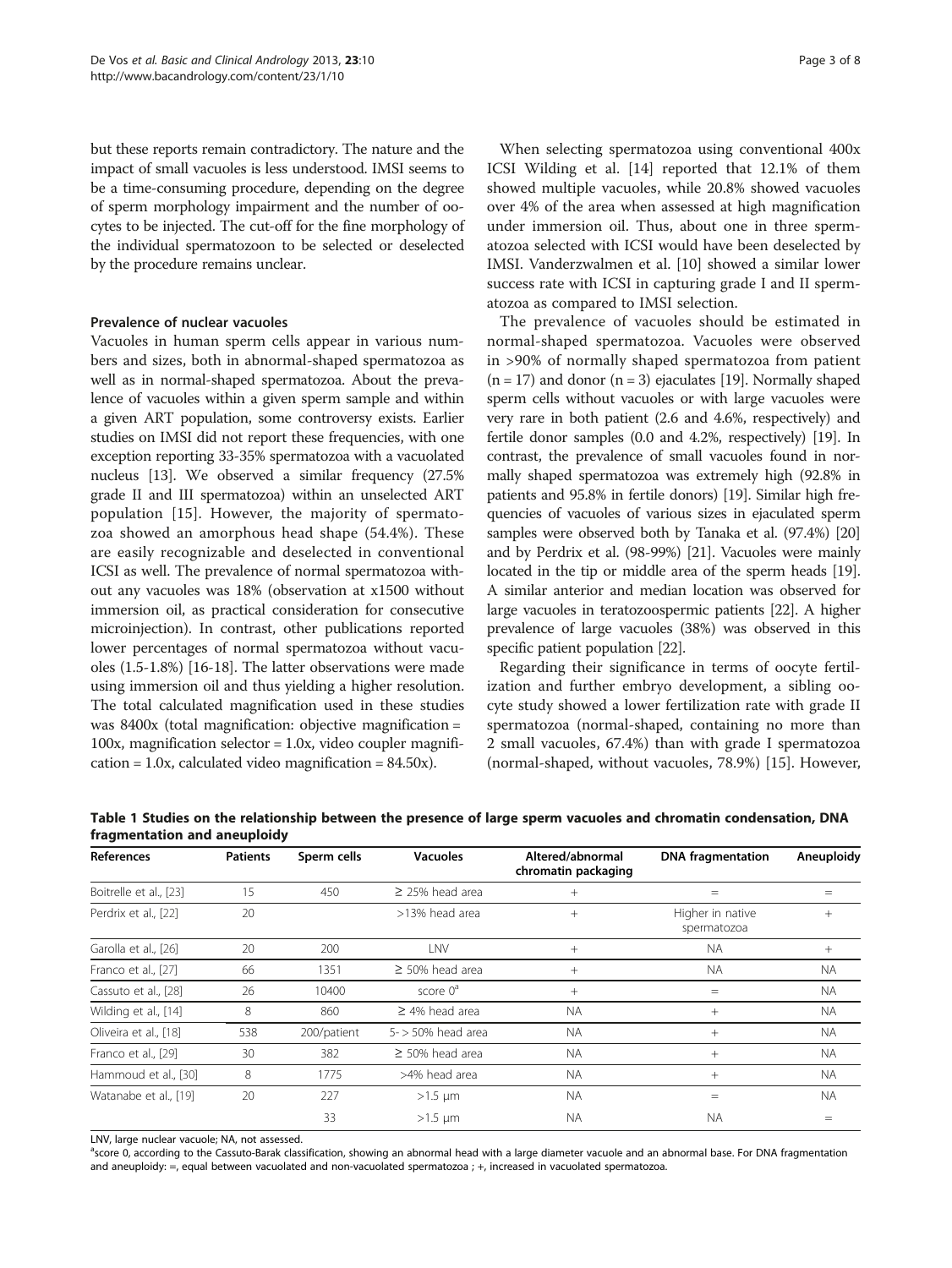this study did not show any difference in total blastocyst formation once the oocyte was fertilized. Beyond blastocyst formation, the implantation rate per embryo was not affected when the embryos were derived from grade II spermatozoa (four implantations with fetal heartbeat were obtained transferring eight embryos in seven transfer cycles) as compared to an implantation rate of 27.2% with embryos derived from grade I spermatozoa (147 embryos transferred in 118 transfer cycles) [[15](#page-6-0)]. If the present finding could be substantiated, this would argue against deselecting these spermatozoa with one or few small vacuoles and thus advanced selection at higher magnification using more sophisticated equipment would be unnecessary.

#### Nature of the so-called nuclear vacuoles

Despite the increasing interest in the use of IMSI as an alternative to conventional ICSI, it is poorly understood how the presence of vacuoles (single, multiple, large or small) in the sperm head (or their absence) may affect the clinical outcome.

The origin of large vacuoles in spermatozoa (in contrast to small ones) has been characterized recently [\[23](#page-6-0)]. In all vacuolated spermatozoa, the acrosome was intact, the plasma membrane was sunken but intact, the large vacuole was identified as an abnormal, 'thumbprint'-like nuclear concavity covered by acrosomal and plasmic membranes [\[23](#page-6-0)]. The exclusively nuclear character of large vacuoles has been confirmed by others [\[21,22\]](#page-6-0), although an acrosomal origin has also been suggested [[24\]](#page-6-0). Sperm vacuoles have been linked to a non-reacted acrosomal status of the spermatozoon [[24,25](#page-6-0)]. According to the authors, MSOME selection would, by elimination of vacuolated spermatozoa, favour the injection of acrosomereacted spermatozoa.

Boitrelle and colleagues [[23\]](#page-6-0) found that the rate of non-condensed chromatin was higher for vacuolated spermatozoa. However, no significant difference in terms of DNA fragmentation or aneuploidy was observed between vacuolated and vacuole-free spermatozoa. Several publications agree that large nuclear vacuoles are related to chromatin condensation defects [\[22,26](#page-6-0)-[28](#page-6-0)] (Table [1](#page-2-0)). Regarding DNA fragmentation, however, some authors reported increased DNA fragmentation in vacuolated spermatozoa [[14,18](#page-6-0),[29,30](#page-6-0)], whereas this has not been confirmed by others [\[19,22,23,28\]](#page-6-0) (Table [1\)](#page-2-0). Possible explanations for these contradictory findings may be related to the methodology: assay specificity [[19,30\]](#page-6-0), inclusion of dead spermatozoa in unselected samples [[22](#page-6-0)] and subjective fluorescence microscope analysis of TUNEL slides [[22](#page-6-0)]. Additionally, patient populations studied showed different sperm characteristics, sperm types (normal and abnormal spermatozoa with large vacuoles) and vacuole sizes (ranging from 15% of the head's cross-sectional area to over 50%) [\[19,22,30\]](#page-6-0).

Whereas correlations between aneuploidy rates and the presence of vacuoles in the sperm head have been reported [\[22,26](#page-6-0)], this finding was not confirmed by Boitrelle and colleagues [\[23](#page-6-0)]. Neither did Watanabe et al. [[19](#page-6-0)] observe an increased incidence of structural chromosome aberrations in sperm cells exhibiting large vacuoles (Table [1\)](#page-2-0). When evaluating the incidence of aneuploidy in embryos derived from ICSI and IMSI treatment [[31](#page-7-0)] however, the incidence of sex chromosomal aneuploidy was higher in ICSI embryos than in IMSI embryos (23.5% vs. 15.0%). The autosomal aneuploidy rate was not affected by the sperm selection. The incidence of chaotic embryos was also significantly higher with the conventional ICSI procedure. These observations need to be substantiated, distinguishing between sperm cell and oocyte contribution to the chromosomal content of the embryo.

### Practical issues and safety considerations

MSOME requires the use of glass-bottomed dishes. Sperm suspensions are transferred into a droplet containing PVP covered with paraffin or mineral oil. Oocytes to be injected are contained in separate microdroplets in the same dish. Most researchers have used an oil objective lens in combination with immersion oil in order to achieve the highest resolution. However, others have used a dry objective lens without immersion oil [\[15,20,23](#page-6-0)]. It has been recommended to perform the sperm examination at room temperature [\[32\]](#page-7-0), because prolonged manipulation at 37°C resulted in an increased incidence of spermatozoa with vacuolated nuclei.

MSOME has been described in conjunction with hyaluronan [\[12,](#page-6-0)[33](#page-7-0)], a major component of the cumulus oophorus matrix that may play a critical role in the selection of functionally competent spermatozoa [\[34\]](#page-7-0). Hyaluronan-bound spermatozoa show lower rates of DNA fragmentation [\[35](#page-7-0)], a normal nucleus [\[35\]](#page-7-0) and display a reduced frequency of chromosomal aneuploidies [\[34\]](#page-7-0). Additionally, they have completed the spermiogenic process [\[34\]](#page-7-0).

Several publications have indicated that MSOME sperm selection is rather time-consuming [[6,8,10,11,20,26\]](#page-6-0). The average duration of the process was about 2.5 hours (range 1.5-5.0) as reported by Berkovitz et al. [\[6](#page-6-0)] for an average of 10 oocytes to be injected. Hazout et al. [\[8\]](#page-6-0) also reported 30 minutes to 2 hours, depending on the degree of impairment of sperm morphology. Vanderzwalmen et al. [\[10](#page-6-0)] used 2 to 15 minutes to select the best spermatozoon, noting that it is difficult to decide when to stop the search for a normal spermatozoon (15 minutes or longer) and divert to second-best spermatozoa with the least number of vacuoles and/or other abnormalities. Similarly, about 30 minutes per sperm cell was reported by Garolla et al. [\[26](#page-6-0)]. Finding normal-looking spermatozoa took a minimum of 60 minutes and up to 210 minutes for only three oocytes to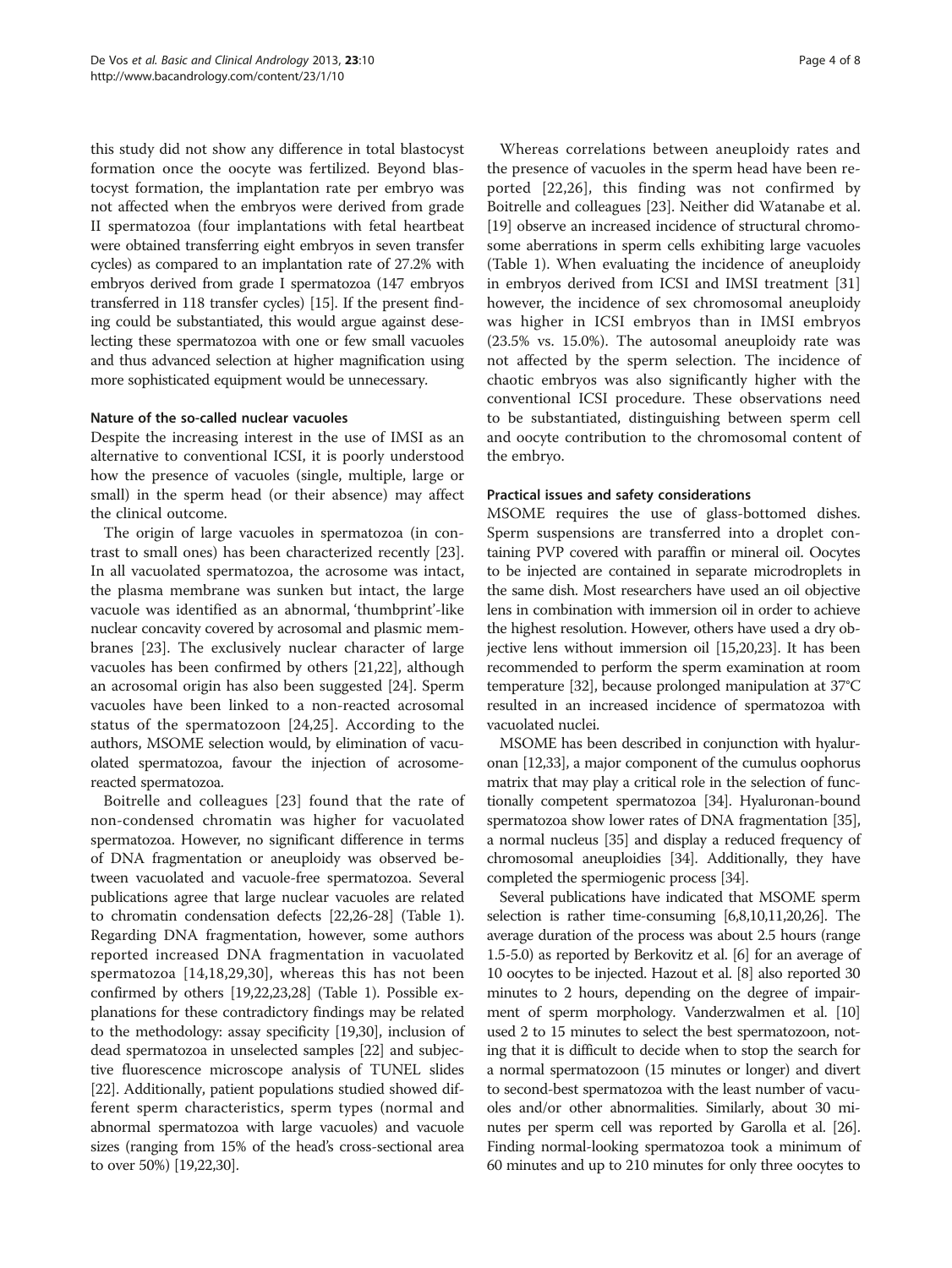<span id="page-4-0"></span>be injected according to the Italian law at that time [\[11](#page-6-0)]. Facing the high frequency of spermatozoa with vacuoles, it is a very difficult and sometimes impossible process finding those without vacuoles [[20](#page-6-0)]. Despite a lower fertilization rate, grade II spermatozoa might perform similar to grade I spermatozoa in terms of blastocyst formation and implantation [\[15\]](#page-6-0). The selection process could thus be shortened with a lower cut-off level for nuclear normalcy, given that spermatozoa with a few small vacuoles perform equally well as compared to vacuole-free spermatozoa in supporting embryo development and implantation. Sperm injection should not be delayed in order to avoid oocyte ageing.

In contrast, other studies have performed the selection of spermatozoa in shorter periods of time [\[36](#page-7-0)]. These are mainly studies evaluating whole semen samples without consecutive oocyte microinjection for clinical purposes. Two hundred spermatozoa per sample are then evaluated, lasting 30–60 minutes per sample [\[36\]](#page-7-0). However, if only  $1.2 \pm 2.0\%$  (range 0-15%) represent normal forms, on average only two spermatozoa suitable for oocyte microinjection would have been recovered (range 0-30 spermatozoa) during that time period, comparable to Garolla et al. [[26](#page-6-0)].

Most recently, a higher frequency of congenital abnormalities and a lower birth weight were reported following IMSI compared with ICSI [\[37\]](#page-7-0) however, these differences were not statistically significant. Moreover, these findings have not been confirmed by others. Indeed, long-term follow up for anomalies in the offspring are currently lacking [[38](#page-7-0)] and should be conducted in order to provide assurance regarding the use of advanced sperm selection. Additionally, it was reported that IMSI influenced the sex ratio of the offspring [[31,39\]](#page-7-0), however, this finding has neither been confirmed by others [\[40\]](#page-7-0) based on six years of experience with IMSI in three centers.

## IMSI and embryo development

Contradictory reports exist on whether IMSI improves embryo development or not. Some of the earlier comparative studies reported improved embryo development with IMSI [[5,7\]](#page-6-0) while others reported equal embryo development with IMSI and ICSI [\[8](#page-6-0),[9](#page-6-0)]. The clinical trials

Furthermore, very few studies have specifically evaluated embryo development when IMSI was applied [[10,15,](#page-6-0)[33,42](#page-7-0),[43](#page-7-0)]. Most of these studies agree on comparable embryo development between IMSI and ICSI on day 2 [[42\]](#page-7-0) and on day 3 [\[10,15](#page-6-0)[,33,43\]](#page-7-0). For day 5 blastocyst formation after injecting vacuolated spermatozoa, data remain limited (25 patients, 143 zygotes) [[10](#page-6-0)], showing that blastocyst formation was negatively influenced by the use of grade III and grade IV vacuolated spermatozoa as compared to the use of grade I (no vacuoles) and grade II ( $\leq$  two small vacuoles) spermatozoa (respectively 5% and 0% as compared to 56% and 61%). These data have been confirmed by Knez et al. [\[12\]](#page-6-0), showing decreasing blastocyst formation in 30 patients according to the grade of spermatozoa injected.

In our sibling oocyte study [\[15\]](#page-6-0), no difference in blastocyst formation was observed between IMSI and ICSI. In the IMSI subgroup, almost all oocytes were injected with grade I and grade II spermatozoa (90.4% and 8.5% respectively), whereas the obligatory use of grade III and IV spermatozoa was restricted to only 1.1% of the oocytes (or only five patients in a cohort of 340 patients). Standard ICSI was performed on the other half of the oocytes and blastocyst formation rate was similar. This can only be explained by the fact that both grade III and grade IV spermatozoa can easily be recognised at 400x magnification, and will not be selected for standard ICSI, unless no other spermatozoa are available.

## IMSI and clinical outcome

In the earlier days of IMSI, its possible advantage in terms of pregnancy has mainly been shown in case–control studies, mainly in patients with repeated conventional ICSI failures [[5-9](#page-6-0)], reviewed by Nadalina et al. [[44\]](#page-7-0). None of these studies observed a difference in oocyte fertilization rate between ICSI and IMSI. Whether embryo development was improved by performing IMSI

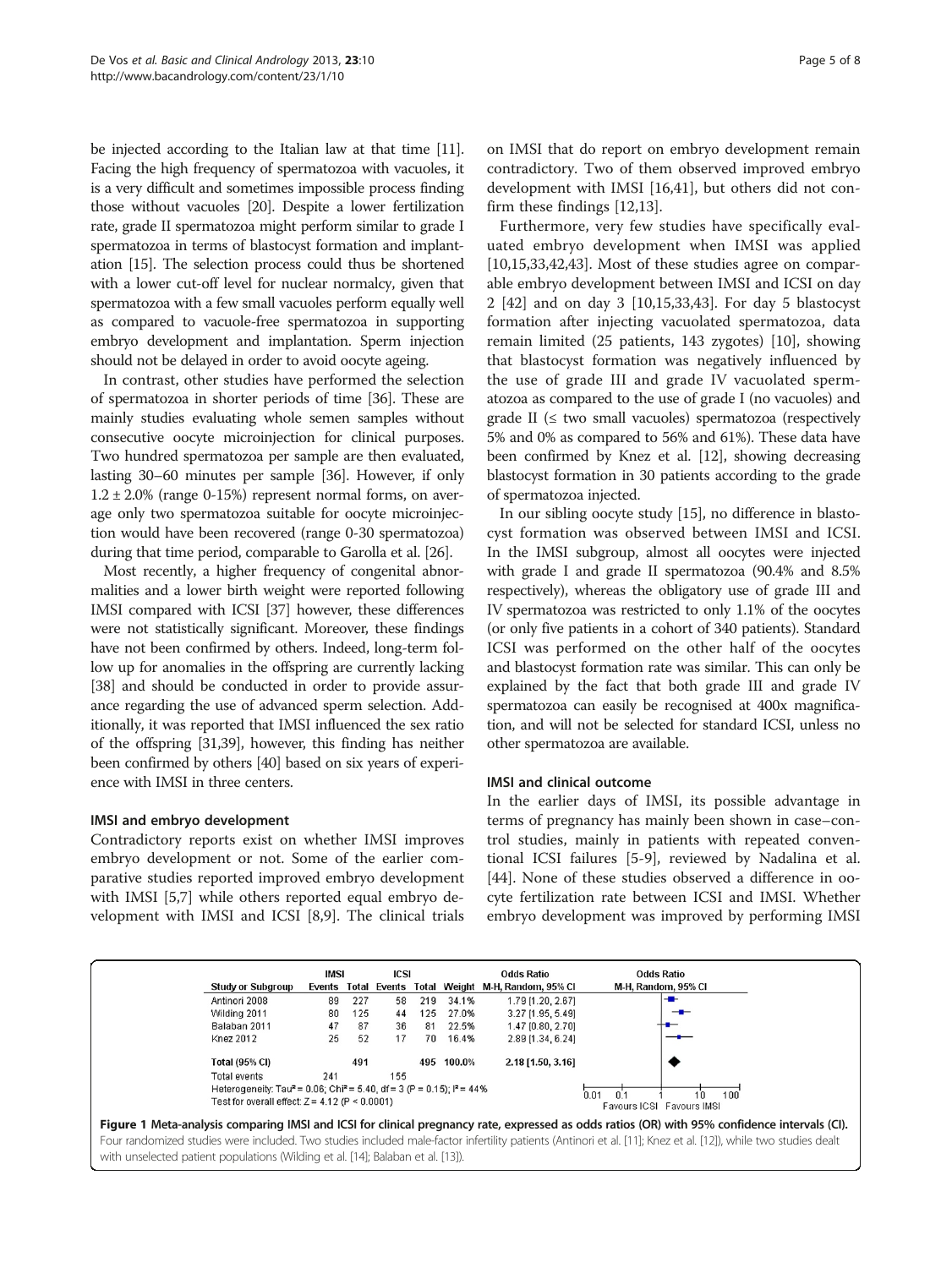remained unclear [[5,7-9](#page-6-0)]. Yet, significantly higher implantation and pregnancy rates were reported after IMSI, as well as significantly lower abortion rates.

But randomized controlled trials are still scarce today [[11-14](#page-6-0)], are sometimes underpowered and have been conducted only in cases of male-factor infertility [[11](#page-6-0),[12](#page-6-0)] or in unselected infertile populations [\[13,14](#page-6-0)]. None of the studies showed a difference in fertilization rate between ICSI and IMSI treatment. The largest study on male infertility patients reported a higher clinical pregnancy rate with IMSI compared to ICSI, whereas miscarriage rates were not different between both procedures [[11](#page-6-0)]. A maximum of three oocytes per patient was injected, according to the Italian law at that time. Knez and colleagues [\[12](#page-6-0)] confirmed an improved clinical pregnancy rate using teratozoospermic samples, with an average of 10–11 oocytes injected per patient. Similar findings were obtained in a more recent, prospective non-randomized observational study [[45](#page-7-0)]. Significantly higher implantation and clinical pregnancy rates were obtained with IMSI in a patient population with severe teratozoospermia [\[45\]](#page-7-0). In contrast, the authors reported no differences between ICSI and IMSI in patients with at least two previously failed conventional ICSI attempts [\[45\]](#page-7-0). So far, there are no randomized studies available in groups of repeated ICSI failure patients. However, Oliveira and colleagues [[16](#page-6-0)] reported no significant differences between ICSI and IMSI with regard to fertilization, implantation and pregnancy rates in a comparative study. Miscarriage rates were also similar for ICSI and IMSI.

In unselected infertile populations, IMSI did not significantly improve the clinical outcome as compared to ICSI [[13\]](#page-6-0). This was confirmed in a more recent pilot study [[41\]](#page-7-0), however, contradicted by Wilding et al. [[14](#page-6-0)].

Pooled analysis of data from the four existing randomized studies [[11](#page-6-0)-[14\]](#page-6-0) was performed in order to check the cumulative odds ratio for clinical pregnancy rate after treatment with IMSI versus ICSI (Figure [1](#page-4-0)). By using the random effects model, couples undergoing IMSI demonstrated a higher likelihood for clinical pregnancy OR 95% CI 2.18 (1.50-3.16), p < 0.0001 (Figure [1\)](#page-4-0). Although cumulative analysis demonstrated a benefit, results should be interpreted with caution, firstly due to the small number of patients and trials and secondly due to the clinical heterogeneity of the populations included in these trials.

## IMSI has no place in routine practice

Based on the above clinical findings, the IMSI procedure might represent a valuable option for patients with severe teratozoospermia [\[11,12](#page-6-0)[,45](#page-7-0)]. However, if no normal spermatozoa can be found using MSOME, the only alternative is to choose morphologically second-best ones. It should be kept in mind that live births have been obtained with the use of morphologically amorphous spermatozoa, although to a lesser extent than with morphologically normal ones [[2\]](#page-6-0).

For unselected infertile patients contradictory results [[13,14,](#page-6-0)[41\]](#page-7-0) argue against a widespread adoption of this technique into routine laboratory practice. Sperm selection by conventional ICSI seems sufficient for an unselected population [\[46\]](#page-7-0), as evidenced by similar pregnancy and delivery rates for ICSI and IMSI in the very first ART cycle of a couple (retrospective cohort study).

In the second cycle subsequent to a failed ICSI, however, the same cohort study reported significantly higher pregnancy and delivery rates for patients who shifted to the IMSI technique compared to patients who had a second standard ICSI cycle [\[46\]](#page-7-0). Therefore, the authors concluded that the IMSI procedure is a good option for couples with a first unsuccessful ICSI cycle [[46](#page-7-0)]. Again, so far, there are no randomized trials to confirm this strategy. Moreover, under non-randomized conditions, IMSI did not improve pregnancy rates in patients with repeated ICSI failures in the absence of a severe male factor [[16](#page-6-0)[,45\]](#page-7-0). The poorest success rates were obtained in couples failing their first IMSI cycle and choosing to carry on with this method [[46](#page-7-0)]. Thus, repeated IMSI cycles seem to be of no use.

IMSI has been used in a case of globozoospermia allowing the selection of spermatozoa with a small bud of acrosome [\[47](#page-7-0)]. A successful pregnancy and healthy childbirth has been obtained, even without assisted oocyte activation. A higher magnification may aid the selection of spermatozoa with the slightest presence of acrosomal material, however, the additional value over conventional ICSI in these specific cases of globozoospermia has not been established.

## Conclusions

Obviously, every single good-quality oocyte deserves the best spermatozoon available in the sperm sample to be used for microinjection, in order to obtain the highest probability of developing a high quality embryo that implants.

It needs to be defined what is absolutely needed in terms of nuclear normalcy presenting with no single vacuole in the sperm head on the one hand and what is at least as good or good enough to be used as second-best spermatozoon on the other hand without compromising oocyte fertilization, embryo development and implantation potential. In other words, how much time, what skills and sophisticated expensive equipment should be invested to achieve this goal? Large vacuoles, although less frequent, are well-characterized so far, but these are recognized in conventional ICSI as well. Instead, the nature of the more abundant small vacuoles is less understood, as well as their impact on oocyte fertilization, embryo development and implantation.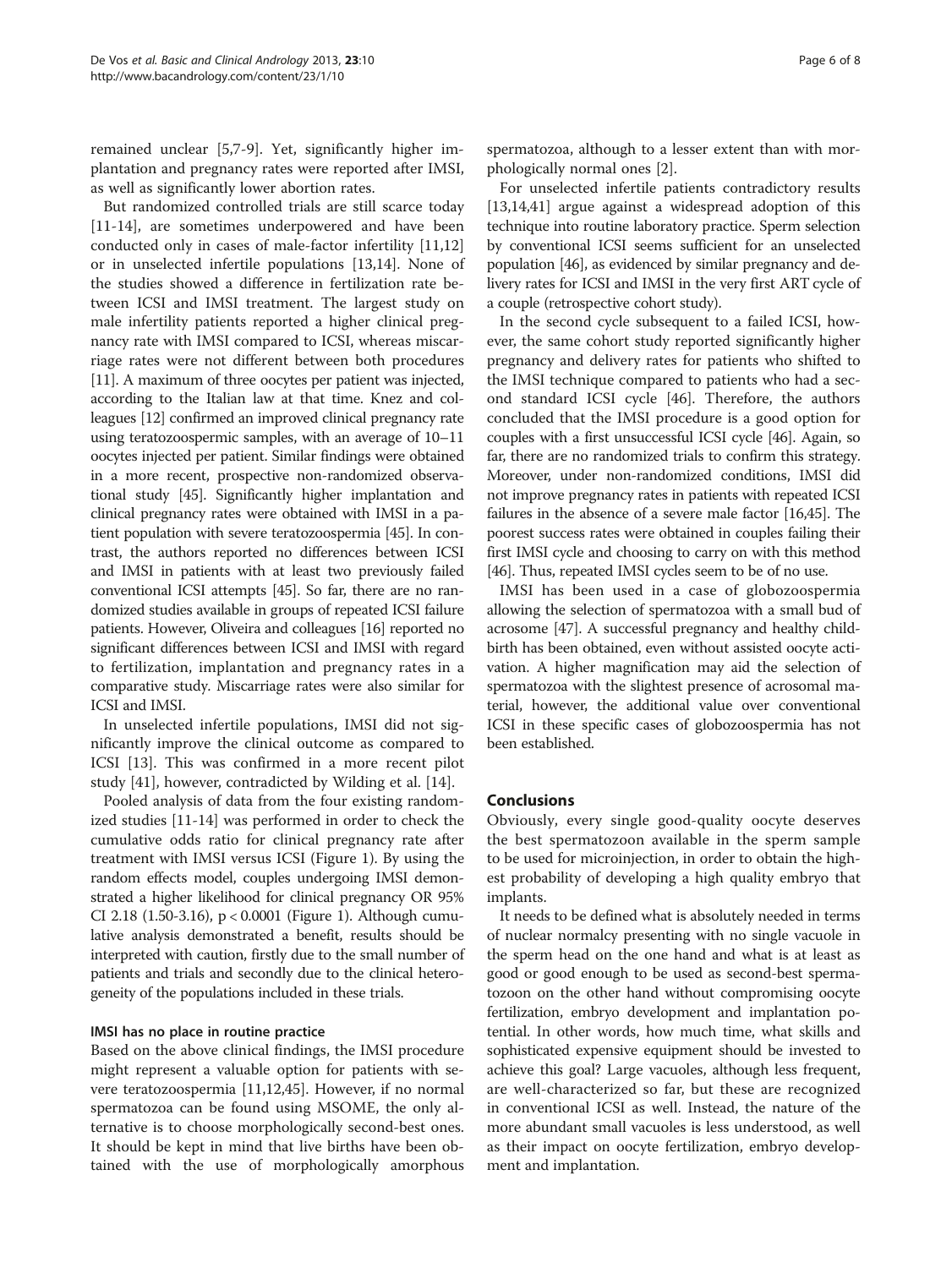<span id="page-6-0"></span>As the technique seems not effective for any unselected ART patient, relevant indications for the use of IMSI need to be defined. For severe male factor patients, evidence suggests a higher clinical pregnancy rate with IMSI. The benefit for repeated ICSI failure patients, however, remains unproven.

#### Abbreviations

ART: Artificial reproductive technology; DIC: Differential interference contrast; DNA: Deoxyribonucleic acid; ICSI: Intracytoplasmic sperm injection; IMSI: Intracytoplasmic morphologically selected sperm injection; MSOME: Motile sperm organelle morphology examination; PVP: Polyvinylpyrrolidon; SD: Standard deviation; TUNEL: Terminal deoxynucleotidyl transferase dUTP nick end labeling.

#### Competing interests

The authors have no competing interests.

#### Authors' contributions

ADV wrote the manuscript. NPP provided statistical advice and analysis. NPP, GV and HT revised it critically and finally approved the version to be published. All authors read and approved the final manuscript.

#### Acknowledgments

The authors wish to thank the clinical, paramedical and laboratory team of the Centre for Reproductive Medicine.

#### Received: 13 June 2013 Accepted: 2 September 2013 Published: 8 November 2013

#### References

- 1. Palermo G, Joris H, Devroey P, Van Steirteghem AC: Pregnancies after intracytoplasmic injection of single spermatozoon into an oocyte. Lancet 1992, 340:17–18.
- 2. De Vos A, Van de Velde H, Joris H, Verheyen G, Devroey P, Van Steirteghem A: Influence of individual sperm morphology on fertilization, embryo morphology, and pregnancy outcome of intracytoplasmic sperm injection. Fertil Steril 2003, 79:42–48.
- 3. Bartoov B, Berkovitz A, Eltes F: Selection of spermatozoa with normal nuclei to improve the pregnancy rate with intracytoplasmic sperm injection. N Engl J Med 2001, 345:1067–1068.
- 4. Bartoov B, Berkovitz A, Eltes F, Kogosowski A, Menezo Y, Barak Y: Real-time fine morphology of motile human sperm cells is associated with IVF-ICSI outcome. J Androl 2002, 23:1–8.
- Bartoov B, Berkovitz A, Eltes F, Kogosovsky A, Yagoda A, Lederman H, Artzi S, Gross M, Barak Y: Pregnancy rates are higher with intracytoplasmic morphologically selected sperm injection than with conventional intracytoplasmic injection. Fertil Steril 2003, 80:1413–1419.
- 6. Berkovitz A, Eltes F, Yaari S, Katz N, Barr I, Fishman A, Bartoov B: The morphological normalcy of the sperm nucleus and pregnancy rate of intracytoplasmic injection with morphologically selected sperm. Hum Reprod 2005, 20:185–190.
- 7. Berkovitz A, Eltes F, Lederman H, Peer S, Ellenbogen A, Feldberg B, Bartoov B: How to improve IVF-ICSI outcome by sperm selection. Reprod Biomed Online 2006, 12:634–638.
- Hazout A, Dumont-Hassan M, Junca A, Cohen Bacrie P, Tesarik J: Highmagnification ICSI overcomes paternal effect resistant to conventional ICSI. Reprod Biomed Online 2006, 12:19–25.
- Berkovitz A, Eltes F, Ellenbogen A, Peer S, Feldberg D, Bartoov B: Does the presence of nuclear vacuoles in human sperm selected for ICSI affect pregnancy outcome? Hum Reprod 2006, 21:1787–1790.
- 10. Vanderzwalmen P, Hiemer A, Rubner P, Bach M, Neyer A, Stecher A, Uher P, Zintz M, Lejeune B, Vanderzwalmen S, Cassuto G, Zech NH: Blastocyst development after sperm selection at high magnification is associated with size and number of nuclear vacuoles. Reprod Biomed Online 2008, 17:617–627.
- 11. Antinori M, Licata E, Dani G, Cerusico F, Versaci C, d'Angelo D, Antinori S: Intracytoplasmic morphologically selected sperm injection: a prospective randomized trial. Reprod Biomed Online 2008, 16:835–841.
- 12. Knez K, Tomazevic T, Zorn B, Vrtacnik-Bokal E, Virant-Klun I: Selection of normal spermatozoa with a vacuole-free head (x6300) improves selection of spermatozoa with intact DNA in patients with high sperm DNA fragmentation rates. Reprod Biomed Online 2012, 25:168–79.
- 13. Balaban B, Yakin K, Alatas C, Oktem O, Isiklar A, Urman B: Clinical outcome of intracytoplasmic injection of spermatozoa morphologically selected under high magnification: a prospective randomized study. Reprod Biomed Online 2011, 22:472–476.
- 14. Wilding M, Coppola G, Di Matteo L, Palgiano A, Fusco E, Dale B: Intracytoplasmic injection of morphologically selected spermatozoa (IMSI) improves outcome after assisted reproduction by deselecting physiologically poor quality spermatozoa. J Assist Reprod Genet 2011, 28:253–262.
- 15. De Vos A, Van de Vede H, Bocken G, Eylenbosch G, Franceus N, Meersom G, Tistaert S, Vankelecom A, Tournaye H, Verheyen G: Does intracytoplamic morhologically selected sperm injection improve embryo development? A randomized sibling-oocyte study. Hum Reprod 2013, 28:617–626.
- 16. Oliveira JB, Cavagna M, Petersen CG, Mauri AL, Massaro FC, Silva LF, Baruffi RL, Franco JG Jr: Pregnancy outcomes in women with repeated implantation failures after intracytoplasmic morphologically selected sperm injection (IMSI). Reprod Biol Endocrinol 2011, 9:99–105.
- 17. Oliveira JB, Petersen CG, Massaro FC, Baruffi RL, Mauri AL, Silva LF, Ricci J, Franco JG Jr: Motile sperm organelle morphology examination (MSOME): intervariation study of normal sperm and sperm with large nuclear vacuoles. Reprod Biol Endocrinol 2010, 8:56–62.
- 18. Oliveira JB, Massaro FC, Baruffi RL, Mauri AL, Petersen CG, Silva LF, Vagnini LD, Franco JG Jr: Correlation between semen analysis by motile sperm organelle morphology examination and sperm DNA damage. Fertil Steril 2010, 94:1937–1940.
- 19. Watanabe S, Tanaka A, Fujii S, Mizunuma H, Fukui A, Fukuhara R, Nakamura R, Yamada K, Tanaka I, Awata S, Nagayoshi M: An investigation of the potential effect of vacuoles in human sperm on DNA damage using a chromosome assay and the TUNEL assay. Hum Reprod 2011, 26:978–986.
- 20. Tanaka A, Nagayoshi M, Tanaka I, Kusunoki H: Human sperm head vacuoles are physiological structures formed during the sperm development and maturation process. Fertil Steril 2012, 98:315–320.
- 21. Perdrix A, Saïdi R, Ménard JF, Milazzo JP, Macé B, Rives N: Relationship between conventional sperm parameters and motile sperm organelle morphology examination (MSOME). Int J Androl 2012, 35:491–8.
- 22. Perdrix A, Travers A, Chelli MH, Escalier D, Do Rego JL, Milazzo JP, Mousset-Siméon N, Macé B, Rives N: Assessment of acrosome and nuclear abnormalities in human spermatozoa with large vacuoles. Hum Reprod 2011, 26:47–58.
- 23. Boitrelle F, Ferfouri F, Petit JM, Segretain D, Tourain C, Bergere M, Beilly M, Vialard F, Albert M, Selva J: Large human vacuoles observed in motile spermatozoa under high magnification: nuclear thumbprints linked to failure of chromatine condensation. Hum Reprod 2011, 26:1650–1658.
- 24. Kacem O, Sifer C, Barraud-Lange V, Ducot B, De Ziegler D, Poirot C, Wolf JP: Sperm nuclear vacuoles, as assessed by motile sperm organellar morphological examination, are mostly of acrosomal origin. Reprod Biomed Online 2010, 20:132–137.
- 25. Montjean D, Belloc S, Benkhalifa M, Dalleac A, Ménézo Y: Sperm vacuoles are linked to capacitation and acrosomal status. Hum Reprod 2012, 27:2927–2932.
- 26. Garolla A, Fortini D, Menegazzo M, De Toni L, Nicoletti V, Moretti A, Sellice R, Engl B, Foresta C: High-power microscopy for selecting spermatozoa for ICSI by physiological status. Reprod Biomed Online 2008, 17:610–616.
- 27. Franco JG Jr, Mauri AL, Petersen CG, Massaro FC, Silva LF, Felipe V, Cavagna M, Pontes A, Baruffi RL, Oliveira JBA, Vagnini LD: Large nuclear vacuoles are indicative of abnormal chromatin packaging in human spermatozoa. Int J Androl 2012, 35:46–51.
- 28. Cassuto NG, Hazout A, Hammoud I, Balet R, Bouret D, Barak Y, Jellad S, Plouchart JM, Selva J, Yazbeck C: Correlation between DNA defect and sperm-head morphology. Reprod Biomed Online 2012, 24:211–218.
- 29. Franco JG Jr, Baruffi RL, Mauri AL, Petersen CG, Oliveira JB, Vagnini L: Significance of large nuclear vacuoles in human spermatozoa: implications for ICSI. Reprod Biomed Online 2008, 17:42–45.
- 30. Hammoud I, Boitrelle F, Ferfouri F, Vialard F, Bergere M, Wainer B, Bailly M, Albert M, Selva J: Selection of normal spermatozoa with a vacuole-free head (x6300) improves selection of spermatozoa with intact DNA in patients with high sperm DNA fragmentation rates. Andrologia 2012, 45:163–170.